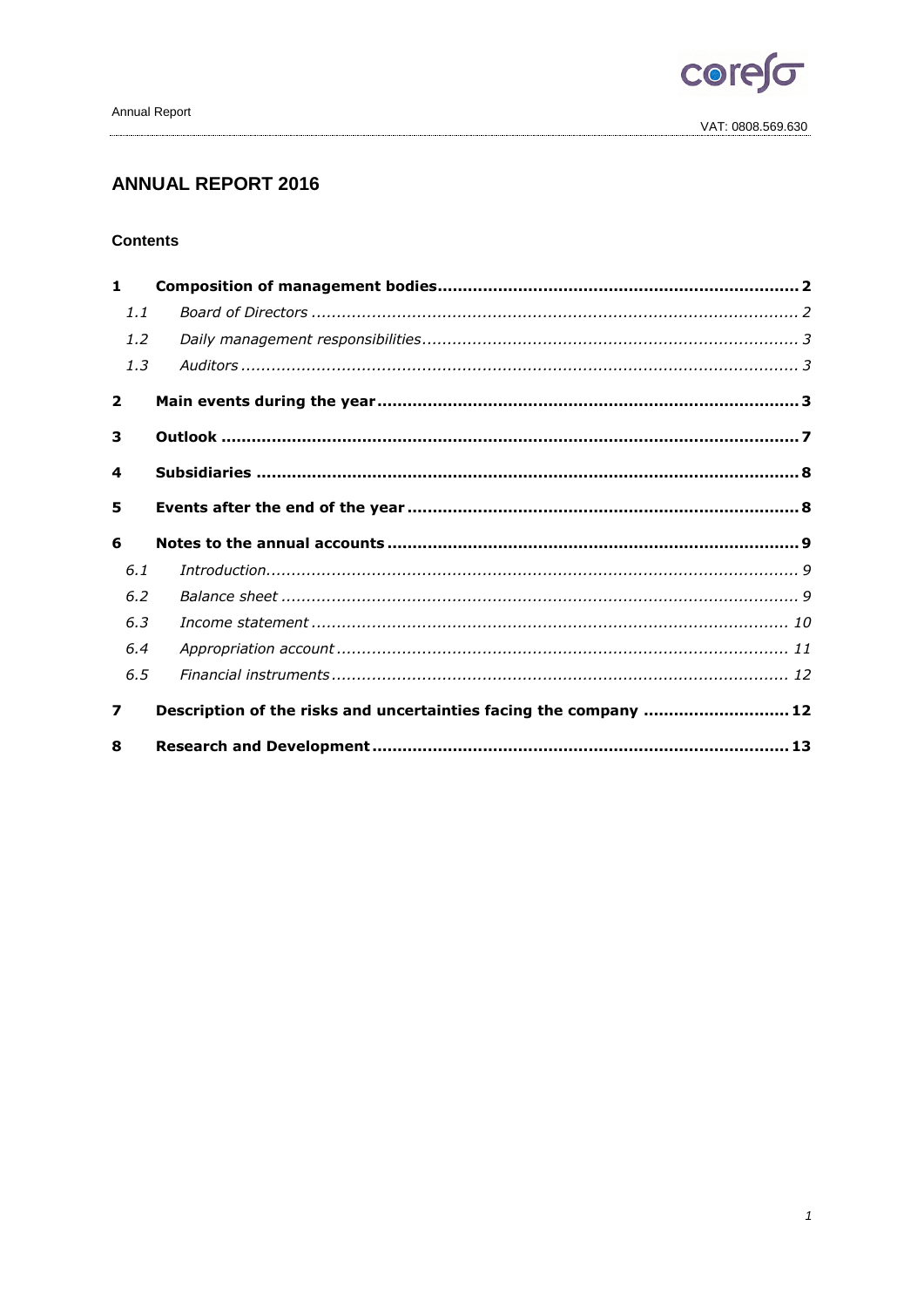

VAT: 0808.569.630

# <span id="page-1-0"></span>**1 COMPOSITION OF MANAGEMENT BODIES**

# <span id="page-1-1"></span>**1.1 Board of Directors**

The Board of Directors has the following members:

- Mr Pier Francesco Zanuzzi, *Chairman of the Board of Directors*;
- Mr Philip Sheppard, *Vice-Chairman of the Board of Directors*;
- Ms Cordelia O'Hara, *director until 28 April 2016;*
- Mr Duncan Burt, *director from 29 April 2016;*
- Mr Dirk Biermann, *director*;
- RTE Réseau de Transport d'electricité SA, with Mr Sébastien Henry as its permanent representative, *director*;
- Ms Brigitte Peyron, *director;*
- Mr Carlo Sabelli, *director;*
- Mr Frank Vandenberghe, *director until 31 October 2016;*
- Mr Patrick De Leener*, director from 1 November 2016;*
- Mr Dirk Aelbrecht *(deceased 24 January 2016<sup>1</sup> ), director until 24 January 2016;*
- Ms Maria José Clara, *director;*
- Ms Pascale Fonck, *director from 29 April 2016*;
- Mr Tomás Domínguez Autrán*, director from 28 October 2016;*
- Mr Emilio Cerezo Diez*, director from 28 October 2016.*

Following the death of Mr Dirk Aelbrecht, the company's Board of Directors co-opted Ms Pascale Fonck to act as a company director on 29 April 2016. Next, the company's Ordinary General Meeting of 29 April 2016 definitively appointed Ms Pascale Fonck as a company director for a term that expires immediately after the company's Ordinary General Meeting in 2018 related to the financial year ending 31 December 2017.

Ms Cordelia O'Hara stepped down as a director with effect from 28 April 2016, so on 29 April 2016, the company's Board of Directors co-opted Mr Duncan Burt to act as a company director from 29 April 2016. The company's Ordinary General Meeting of 29 April 2016 then definitively appointed Mr Duncan Burt as a company director for a term that expires immediately after the company's Ordinary General Meeting in 2018 related to the financial year ending 31 December 2017.

The Ordinary General Meeting of 29 April 2016 also definitively appointed Mr Pier Francesco Zanuzzi, who was co-opted by the Board of Directors on 29 June 2015, as a company director for a term that expires immediately after the company's Ordinary General Meeting in 2018 related to the financial year ending 31 December 2017.

Following the entry of REE (Red Eléctrica de España S.A.U.) into the company's share capital as a new shareholder, the company's Extraordinary General Meeting on 28 October 2016 appointed Mr Tomás Domínguez Autrán and Mr Emilio Cerezo Diez as company directors for a term that expires immediately after the company's Ordinary General Meeting in 2018 related to the financial year ending 31 December 2017.

Mr Frank Vandenberghe stepped down as a director with effect from 1 November 2016, so on 28 October 2016, the company's Board of Directors co-opted Mr Patrick De Leener to act as a company director from 1 November 2016. The company's Extraordinary General Meeting of 28 October 2016 then definitively appointed Mr Patrick De Leener as a company director for a term that expires immediately after the company's Ordinary General Meeting in 2018 related to the financial year ending 31 December 2017.

<sup>-</sup>*1 The Board was greatly saddened to learn of the death of Mr Dirk Aelbrecht on 24 January 2016.*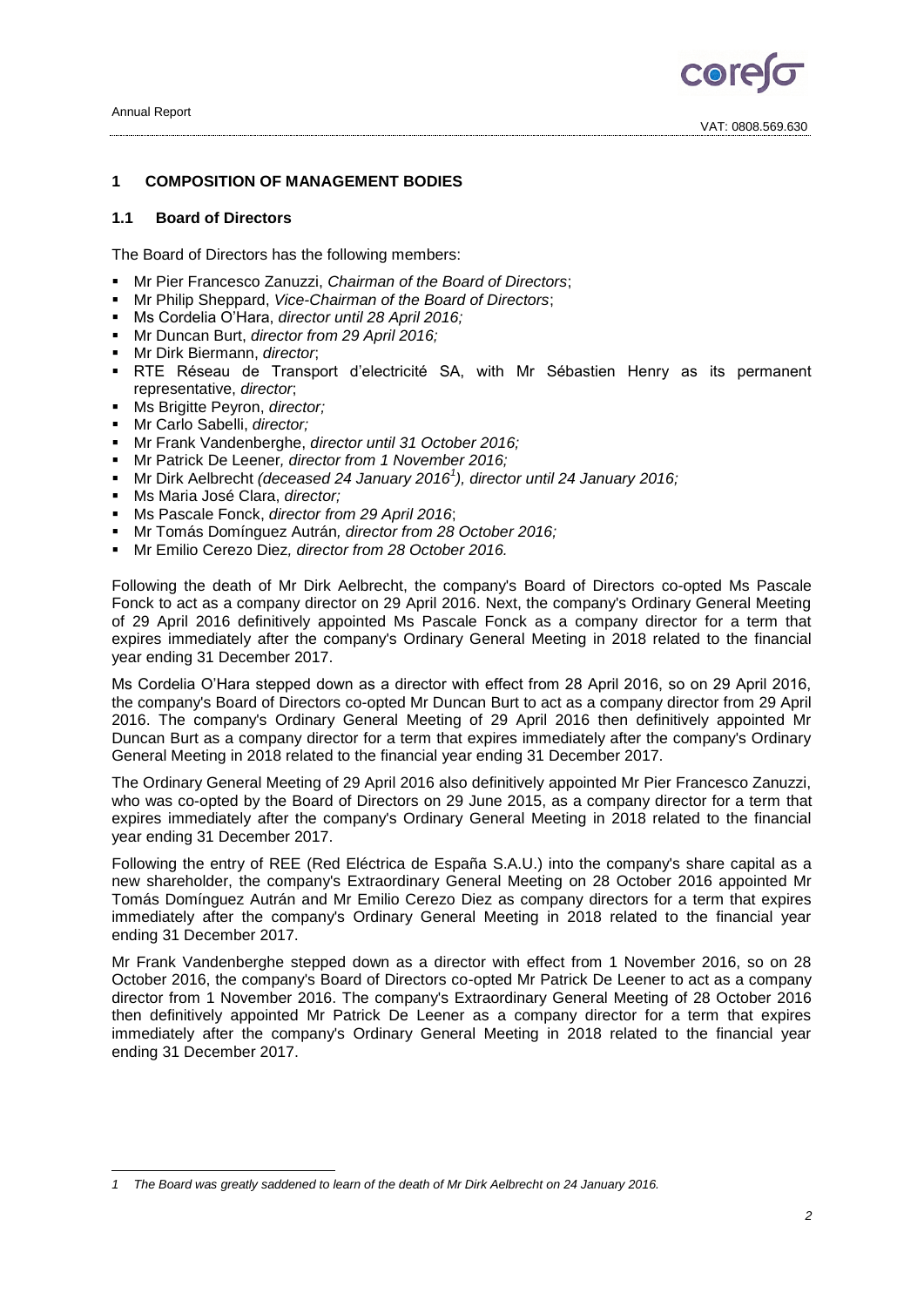

None of the directorships are remunerated and all will expire immediately after the 2018 Ordinary General Meeting to approve the annual accounts as at 31 December 2017.

The Board of Directors met seven times in 2016 and discussed technical, financial, economic and strategic issues.

#### <span id="page-2-0"></span>**1.2 Daily management responsibilities**

Mr Jean-François Gahungu was appointed to replace Mr Patrick De Leener as head of operations, with the title Chief Executive Officer, effective from 1 November 2016.

Mr Cédric Auxenfans was appointed Chief Operating Officer, effective from 1 August 2012.

#### <span id="page-2-1"></span>**1.3 Auditors**

The Ordinary General Meeting of 24 April 2015 appointed KPMG Réviseurs d'Entreprises SCCRL and Ernst & Young Réviseurs d'Entreprises SCCRL as the company's auditors for a term of three years, expiring at the 2018 Ordinary General Meeting to approve the annual accounts for the year ending 31 December 2017. KPMG Réviseurs d'Entreprises SCCRL is represented by Benoît Van Roost and Ernst & Young Réviseurs d'Entreprises is represented by Marnix Van Dooren.

The auditors' remuneration is €13,350.00 per year, to be indexed annually in line with the consumer price index.

# <span id="page-2-2"></span>**2 MAIN EVENTS DURING THE YEAR**

Coreso's shareholders are Elia System Operator (Belgium), RTE (Réseau de Transport d'Electricité, France), National Grid (UK), Terna (Italy), 50Hertz (eastern Germany and Hamburg), REN (Redes Energéticas Nacionais, Portugal) and, since 28 October 2016, REE (Red Eléctrica de España). The Spanish transmission system operator, REE, joined Coreso on 28 October 2016.

Coordination of Electricity System Operators (Coreso), which launched its operations in February 2009, is the first technical coordination centre in continental Europe to be shared by multiple electricity transmission system operators  $(TSOS)^2$ . Coreso has notably enhanced the operational coordination of transmission systems in the Western Europe region in response to new challenges. The development of renewable energies, which are by nature intermittent, and the increase in cross-border exchanges within the European electricity market make electricity flows increasingly variable. In this field, Coreso has demonstrated a high level of reliability and expertise. Its added value in terms of identifying situations which pose a potential risk to the electricity system – risks which can only be detected by having an overview extending beyond the national scope of each individual transmission system – is now essential.

Specifically, Coreso provides the control centres of participating transmission systems with forecasts about the security of systems within its observation zone. To that end, Coreso conducts security analyses, and also simulates various scenarios and suggests remedial action. Coreso coordinates exchanges between the various national control centres, which remain responsible for implementing these actions in their respective systems, with a view to obtaining the agreement of each control centre for the proposed corrective actions.

In 2016, Coreso was able to provide D-1 (day-ahead, i.e. one day before real time) analysis and coordination services every day for the eighth consecutive year.

 *2 TSOs throughout the rest of the document.*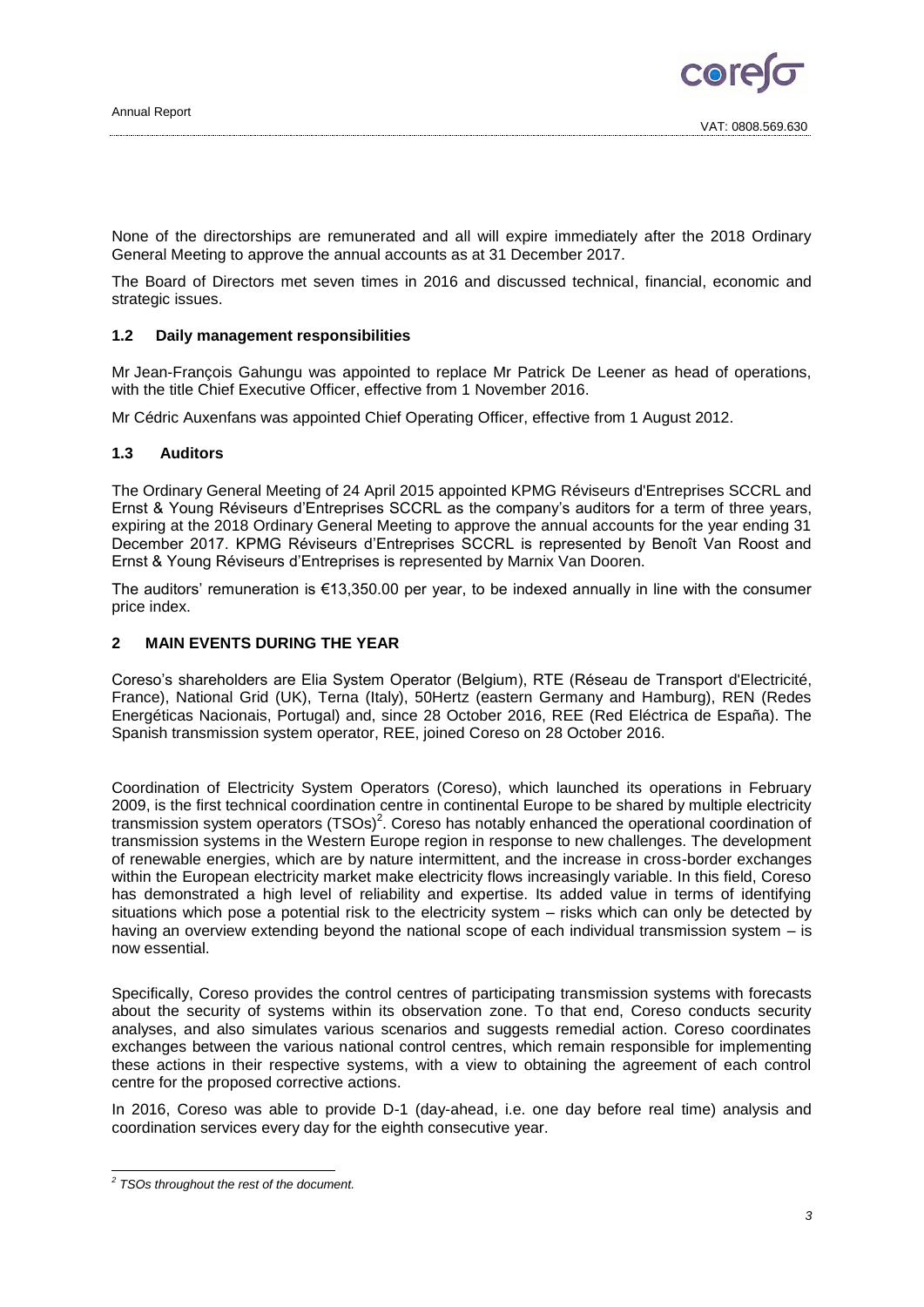

As well as security analysis activities and projects under development, 2016 saw the following operational developments:

# **2.1 D-2 capacity calculation on the Italian boarder (Central South Europe (CSE) area)<sup>3</sup>**

The test phase for the D-2 capacity calculation service on Italy's northern border ran from February to June 2016 (official launch date).

As a coordination centre (on behalf of RTE, Terna and Eles<sup>4</sup>) and in cooperation with Swissgrid<sup>5</sup>, APG $^6$  and TSCNet<sup>7</sup>, Coreso is in charge of checking data quality, file merges and two-days-ahead (D-2) calculations regarding maximum import capacities at Italy's northern border.

Using a data improvement loop, security analyses and an innovative algorithm that automatically identifies the best set of remedial actions in situations in which there are constraints (phase-shifting transformer, specific topology in a substation and redispatching), Coreso helps its partners to implement this project, which is geared towards a technically and economically optimised D-2 capacity system to replace the annual capacity-calculation process.

Testing and development of the new service commenced in February 2014 in the form of the results of two optimised capacity calculations being supplied on a daily basis. The analyses conducted by Coreso enable TSOs to fine-tune the method used and to provide better quality input data.

Following a conclusive testing phase with the relevant external market players, including publication of the results, the daily values began to be used to determine actual capacity allocation in early February 2016.

# **2.2 Intraday capacity calculation on the Italian border (Central South Europe (CSE) area)**

Coreso worked with the same partners on a project to implement a similar intraday capacity calculation process in the CSE area. This project is currently at the design specification stage. The main challenges are a high degree of automation and improved performance due to the very short deadlines expected for intraday market allocation processes.

While awaiting the release of the automated process for the region, which is scheduled for 2018, Coreso developed a new intraday security analysis process for Terna and RTE. The new process assesses the impact of the market's use of the new capacity calculated for D-2, bearing in mind any new event, and confirmation of the availability (or otherwise) of preventive and remedial measures.

This was also an opportunity for Coreso to test out new tools and an 'agile' IT method in cooperation with a new partner.

# **2.3 D-1 security analysis of the grid in the south-east of the UK**

Coreso has been carrying out its first D-1 operational process with CGMES<sup>8</sup> files (future European format) sent by the British transmission system operator since 30 October 2015.

In parallel with National Grid, Coreso is analysing constraint limits on the grid in the south-east of the UK at two different times (off-peak and peak) and producing a detailed report of the findings.

The next step for 2017 will be to perform this calculation every hour, 24 times a day, to gain a clear overview of how constraints develop as the day progresses.

 *3 The CSE (Central South Europe) area comprises Italy, Slovenia, Switzerland, Austria and France.*

*<sup>4</sup> Slovenian TSO.*

*<sup>5</sup> Swiss TSO.*

*<sup>6</sup> Austrian TSO.*

*<sup>7</sup> Regional Coordination Centre based in Munich.*

*<sup>8</sup> Common Grid Model Exchange Standard.*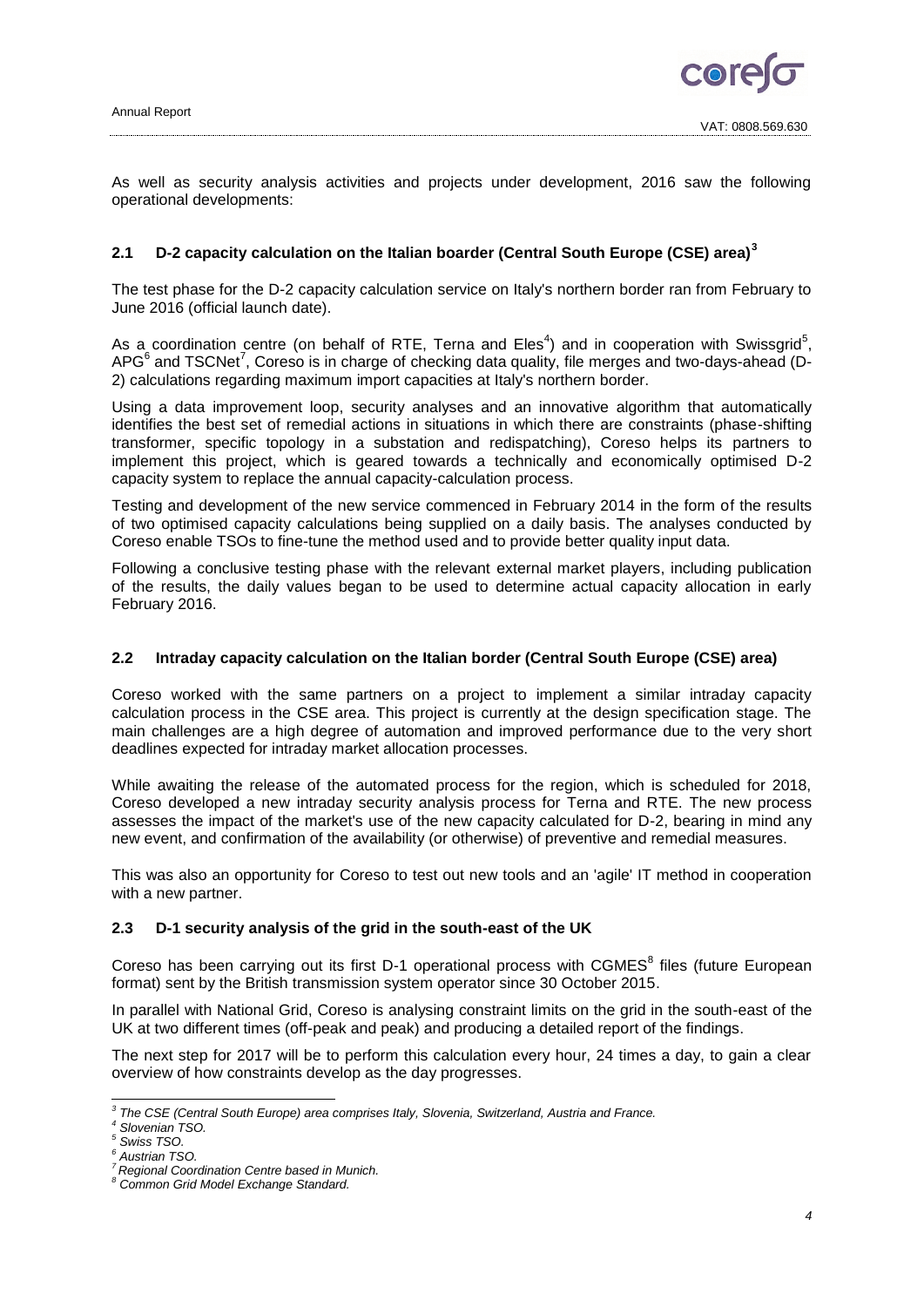# 2.4 Activities linked to the market coupling mechanism (Central West Europe (CWE) area $^{\circ}$ )

Since May 2015, day-ahead market coupling within the CWE area has been based on the flow-based method<sup>10</sup> for calculating border exchange capacities, replacing the ATC market coupling mechanism. This is a world first and has had an immediate and significant positive impact on electricity prices, which are converging much more frequently in the CWE area.

Since this flow-based coupling mechanism became operational, Coreso has been confirmed as the operator of the CWE area's joint flow-based system on behalf of RTE and Elia. Coreso also hosts the platform used in market coupling.

Furthermore, the seven TSOs involved in the CWE area have confirmed Coreso's operational role in coordinating validation and verification of D-2 capacity forecasts for each TSO's grid; these values are crucial for calculating regional flow-based capacity.

After this new mechanism for calculating D-2 border exchange capacities was launched, Coreso developed new processes to assess intraday capacities in the CWE area. Coreso developed processes and tools in order to act as the contact point for RTE and Elia and coordinate with the other TSOs on the CWE borders. A night calculation and a day calculation for early-evening peak-load hours will be carried out every day from early 2016.

Since September 2015, Coreso has been finalising and testing out an automatic optimisation algorithm for remedial action that will be incorporated into future intraday capacity calculation processes also based on the flow-based method.

2.4.1 Development of activities linked to market coupling in the CWE area

Coreso has been adapting its file merging process since December 2015 with a view to using data provided by APG, the Austrian transmission system operator.

2.4.2 Intraday capacity calculation in the CWE area

Since 30 March 2016, a new combined study process has been in force, with security analyses for the most likely configuration and for certain extreme import/export scenarios in the CWE area, and with impact analyses examining the effects of the increase in the intraday capacities brought to market on the Dutch-Belgian and German-Dutchborders. A second operator has been involved in testing in the mornings a new intraday flow-based method<sup>11</sup>, which is currently under development, since October 2016. Coreso is continuing its work on intraday capacity calculation in the CWE area. To that end, it has taken charge of the project for the adaptation and implementation of an intraday flow-based method, modelled on the method used for D-1 since 2015, which was developed in partnership with all seven of the area's TSOs and one other RSC (TSCNet).

2.4.3 D-1 capacity calculation using the flow-based method in the CWE area

At the request of the German TSOs, since October 2016, Coreso has successfully expanded its process for merging  $D2CF^{12}$  files (D-2 grid models) for the CWE area with

 *9 The CWE (Central West Europe) area comprises the Netherlands, Germany, Belgium and France.*

*<sup>10</sup> The flow-based method is an approximative, linear model of the grid that allows the physical margin on the infrastructure to be calculated with a view to ensuring grid security. This method is used for market coupling within a given area, in the aim of determining capacity allocations.*

*<sup>11</sup> The flow-based method is an approximative, linear model of the grid that allows the physical margin on the infrastructure to be calculated with a view to ensuring grid security. This method is used for market coupling within a given area, in the aim of determining capacity allocations.*

*<sup>12</sup> D-2 Congestion Forecast.*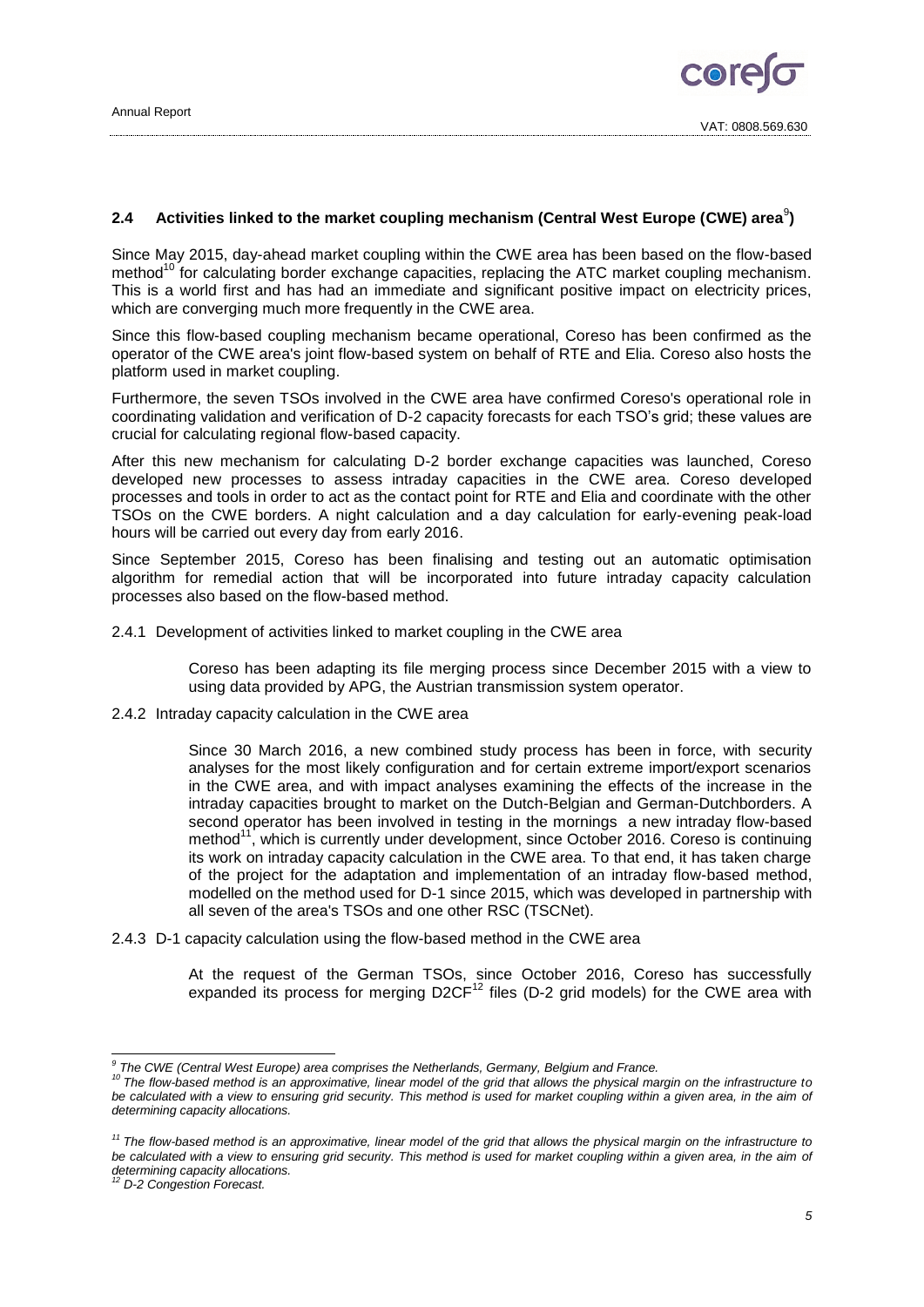

individual forecasts supplied by the German TSOs, which had been produced separately and were not merged in advance by Amprion<sup>13</sup>.

2.4.4 D-1 capacity calculation using the flow-based method in the CORE area<sup>14</sup>

Following the European regulator ACER's<sup>15</sup> decision of November 2016 regarding future capacity calculation areas in Europe and in application of the European guideline on capacity allocation and congestion management (CACM), a new area, called CORE, is to be formed by merging the CWE (Central West Europe) and CEE<sup>16</sup> (Central East Europe) areas. The new area's TSOs have launched a new project for calculating D-1 capacity in the CORE area using the flow-based method. Together with TSCNet, Coreso is taking part in this project and is preparing to act as a Coordinated Capacity Calculator in application of the new guideline.

#### **2.5 Development of the European Merging Function platform**

In partnership with RTE/DES, Coreso is continuing to develop the European Merging Function platform, which sets out to create a full model of the European grid based on individual models provided by the TSOs by applying a new standard describing grid models exchanged in this manner, called the Common Grid Model Exchange Standard (CGMES). This function's deployment, which will be enforced by several Regional Security Coordinators (RSCs), is being managed at ENTSO-E<sup>17</sup> level by Coreso. The new platform was tested successfully several times in 2016, when it was used to validate files submitted by various TSOs.

## **2.6 Analysis of short and medium-term generation and demand adequacy (SMTA) at European level**

European countries are currently and increasingly faced with the challenge of responding to load – i.e. demand – with sufficient electricity generation. The underlying reasons for this are the strong and intermittent presence (or absence) of renewable energy and the increasingly uncertain profitability of conventional generating facilities.

If energy is not present - at any given time - in a particular country, potential help from other countries depends on the overall availability of electrical energy and the grid capacity to transmit it to the country in need.

Seasonal studies (winter and summer) covering six months are carried out at European level. The aim of the project analysing the short and medium-term adequacy (SMTA) of generation and demand at European level is to design and implement a week-ahead, two-days-ahead and day-ahead process. Coreso is running this project for ENTSO-E at European level. Setting up the project, analysing the existing situation as well as developing a simple design and prototype tools enabled Coreso to continue testing with 27 European TSOs and two other RSCs (Regional Security Coordinators) in 2016. The analytical model, which was originally deterministic, was improved by the addition of a probabilistic module developed in collaboration with the ULB. This new module is capable of simulating several consistent climate scenarios with a view to gauging the impact of fluctuations in wind and solar power generation on generation/demand adequacy.

-

*<sup>13</sup> Amprion is one of Germany's four TSOs, the others being 50Hertz, TenneT GmbH and Transnet BW.*

*<sup>14</sup> The CORE area was formed by merging the CWE and CEE areas. The Agency for the Cooperation of Energy Regulators (ACER) decided to create this new area on 17 November 2016 as part of the implementation of the regional capacity calculation project.*

*<sup>15</sup> Agency for the Cooperation of Energy Regulators.*

<sup>&</sup>lt;sup>16</sup> The CEE (Central East Europe) area comprises Germany, Austria, the Czech Republic, Hungary, Poland, Slovakia and *Slovenia.*

*<sup>17</sup> European Network of Transmission System Operators for Electricity. This association represents Europe's 42 transmission system operators (in 35 countries).*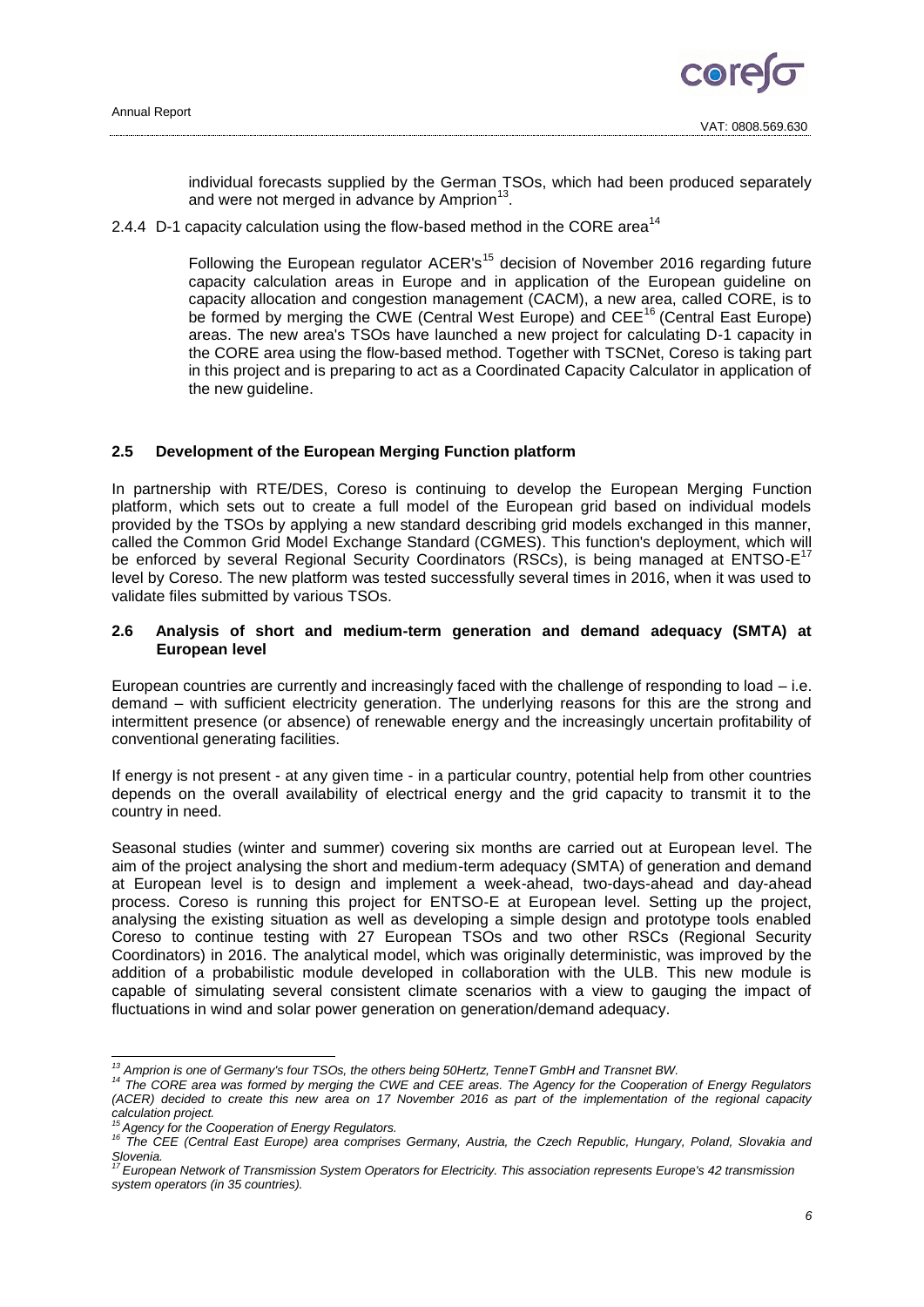

The project will continue to work on the method in 2017 by refining the study at pan-European level, which will include a simulation of market flows, and by running one-off demonstrations of more accurate analyses at regional level.

The results of the pan-European weekly test for this method were deemed to be interesting enough to merit application in actual generation/demand adequacy analyses for countries bordering France, following the shortage experienced in winter 2016-2017. As such, the project has contributed to actual inter-TSO coordination activities set up by Coreso to counter the shortage.

# **2.7 ENTSO-E operational planning data exchange platform**

Coreso played an active role in designing and establishing the ENTSO-E operational planning data exchange platform (OPDE<sup>18</sup> Project) to ensure that the new platform was integrated as well as possible.

#### **2.8 Creation of new jobs**

To cope with the extension of its services and to manage related projects, Coreso continues to strengthen itself and become more professional. In particular, more staff are to be taken on for the Project unit (three additional  $FTEs^{19}$ ) and the Operational unit (two additional FTEs).

#### **2.9 Organisation of the project team**

In view of the application of new European guidelines (the CACM guideline and the System Operation Guideline (SOGL)) and the expected rapid growth in activities, both from a geographical point of view due to the arrival of new shareholders and from a functional point of view due to the development of the five coordination services, Coreso has revised the structure of its project team by implementing a comprehensive change programme: the workforce has practically doubled, a project management method tailored to Coreso's operating environment has been produced, new roles have been created, new processes and new management and reporting tools have been adopted, and a 'project culture' and associated training scheme have been introduced.

The project programme that was implemented consists of several projects, most of which are linked to the development of the capacity calculation activities described above in the five areas in which Coreso is active.

An arbitrage process for the various developments required has been drafted so that these developments can be aligned with Coreso's aims and priorities through a clear delegation and decision-making process involving Coreso's project teams, management team and Governance Board.

A monthly monitoring process for the resulting IT developments has been implemented too.

# <span id="page-6-0"></span>**3 OUTLOOK**

# **3.1 Provision of the five services**

In late 2014, ENTSO-E approved its vision for European operational coordination based on RSCs.

To summarise, the following functions are a top priority for ENTSO-E with respect to inter-TSO operational coordination (the so-called 'minimum coordination functions'):

- 1. Improved delivery of the Individual Grid Model (IGM)/Common Grid Model (CGM);
- 2. Calculation of capacity to be allocated to regional markets;

<sup>-</sup>*<sup>18</sup> Operational Planning Data Environment.*

*<sup>19</sup> Full-time equivalents.*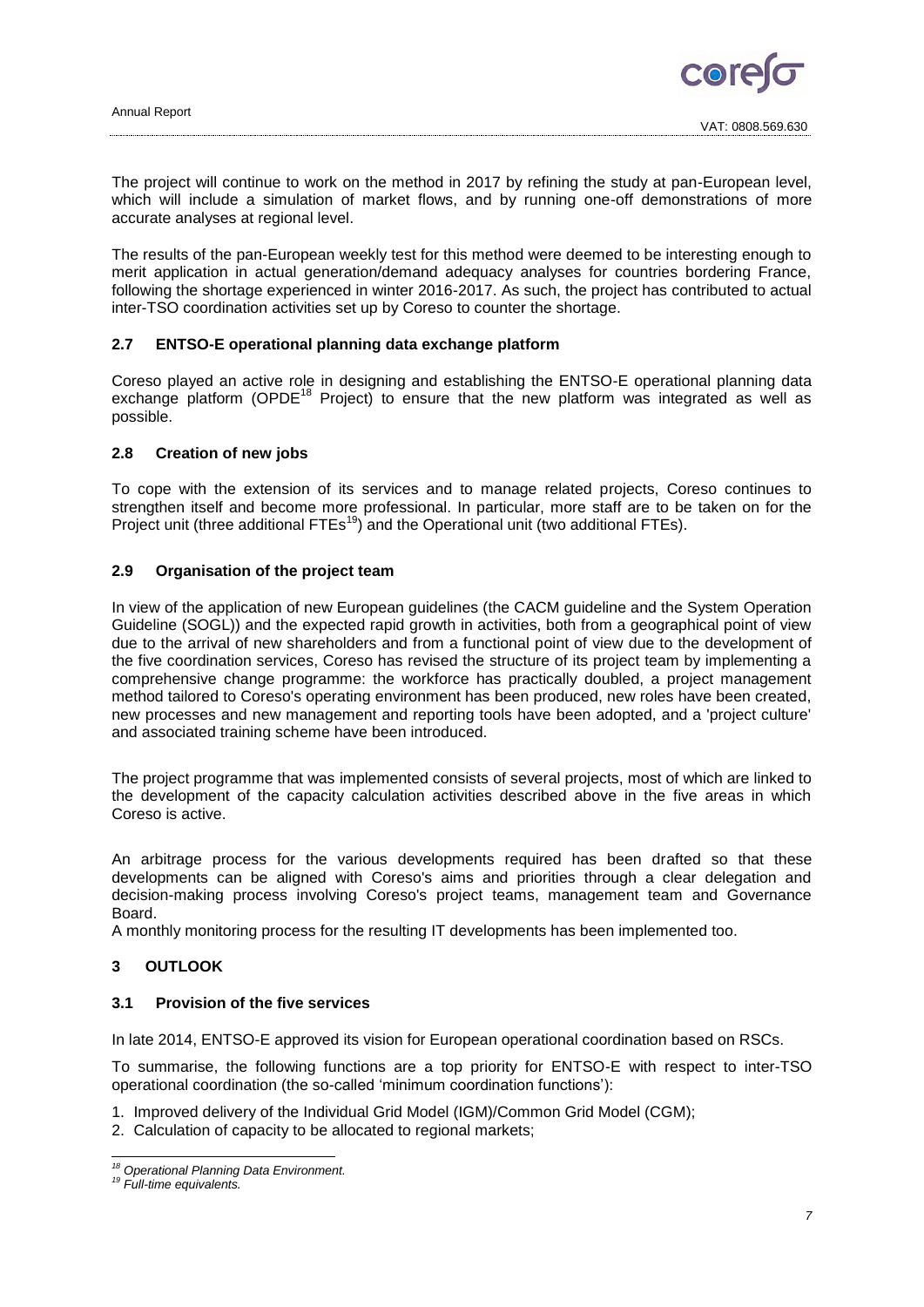

- 3. Security analysis (including analysis and proactive coordination of remedial action);
- 4. Short and medium-term supply-demand adequacy;
- 5. Inter-TSO outage planning coordination.

The corresponding implementation plan was compiled by ENTSO-E during the first half of 2015.

# At the ENTSO-E Assembly of 10 December 2015, **the multilateral agreement for RSC-based TSO cooperation was approved and signed by the TSOs**.

With this mandatory contractual framework, TSOs across Europe are taking up the commitment to establish five regional coordination services and to set up or appoint RSCs to perform these coordination services.

With this major step taken, RSCs have now evolved from voluntary initiatives to initiatives with a structural role and place.

Against this backdrop, REE, the Spanish transmission system operator, joined Coreso as a shareholder on 28 October 2016. Discussions are also underway with other system operators with a view to expanding the shareholder base.

# **3.2 Cooperation with TSCNet**

The rapid growth that Coreso has seen in its activities is also being experienced - for the same reasons - by TSCNet, which performs the same tasks as Coreso as the Regional Security Coordinator for the CEE (Central East Europe) area. As such, Coreso and TSCNet share the same challenges in three areas: CORE, Central South Europe and Channel<sup>20</sup>.

In the interests of guaranteeing consistency and efficiency and looking ahead to the harmonisation of approaches required by the upcoming SOGL guideline, Coreso and TSCNet have decided to cooperate and share operations in a balanced way and to pool their tool development efforts. A cooperation project was outlined in 2016. It will be launched in 2017 so that the expected benefits will be realised in the coming years.

# <span id="page-7-0"></span>**4 SUBSIDIARIES**

The company has no subsidiaries.

# <span id="page-7-1"></span>**5 EVENTS AFTER THE END OF THE YEAR**

No significant events occurred after the end of the financial year.

<sup>-</sup>*<sup>20</sup> This area comprises France, Belgium, the Netherlands and the United Kingdom.*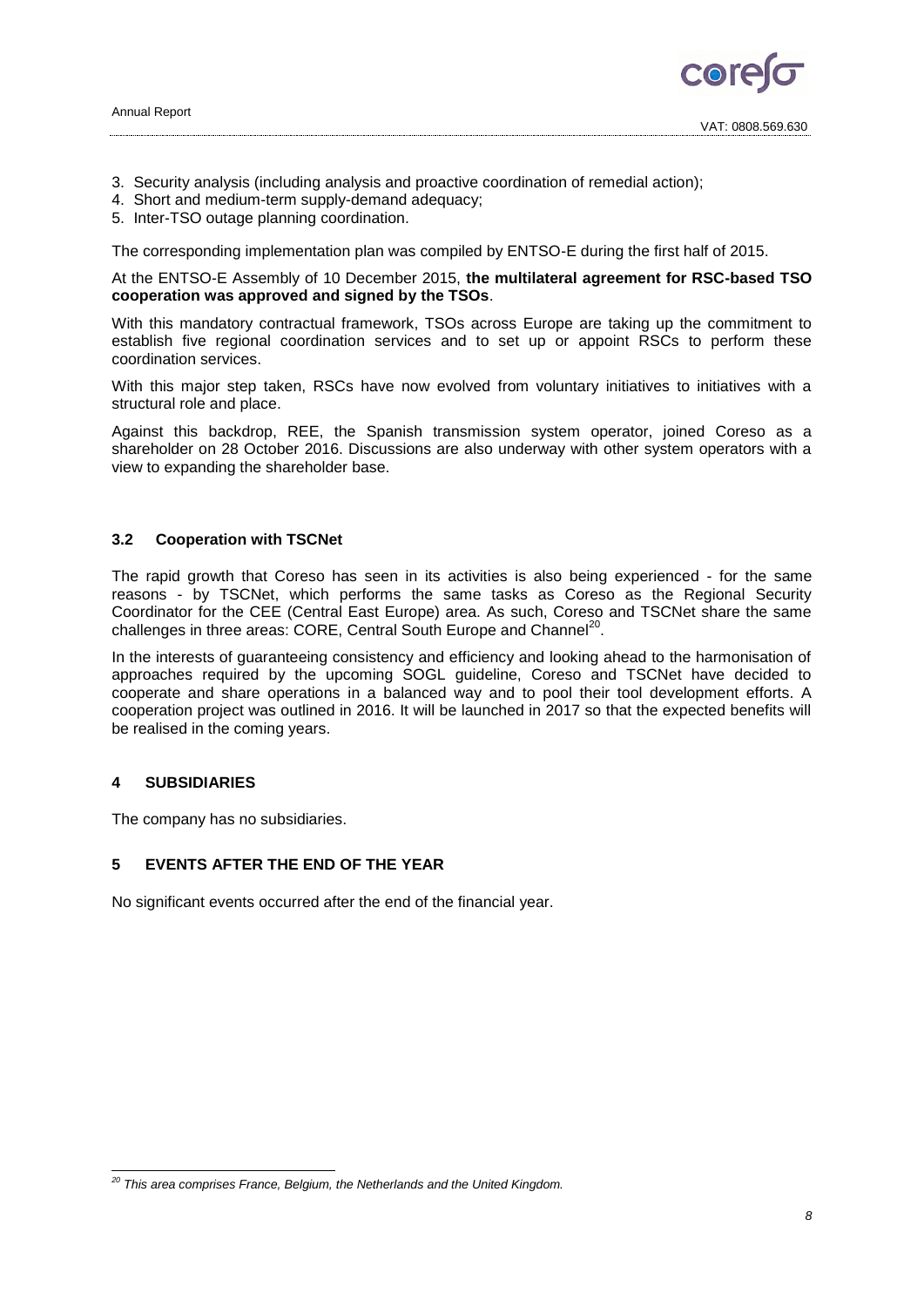

# <span id="page-8-0"></span>**6 NOTES TO THE ANNUAL ACCOUNTS**

### <span id="page-8-1"></span>**6.1 Introduction**

#### 6.1.1 Key figures

| In thousand $\epsilon$         | <b>31 December 2016</b> | 31 December 2015 |
|--------------------------------|-------------------------|------------------|
| EBITDA*                        | 1,061.25                | 951.32           |
| EBIT*                          | 428.98                  | 375.42           |
| Net result (before tax)        | 428.62                  | 393.11           |
| Net result (after tax)         | 209.70                  | 218.39           |
| Solvency ratio                 | 47.68%                  | 47.51%           |
| Liquidity ratio                | 97.06%                  | 103.32%          |
| Solvency = equity/total assets |                         |                  |

*Liquidity = current assets/short-term liabilities \*EBIT = earnings before interest and taxes \*EBITDA = EBIT + amounts written off/depreciation*

# <span id="page-8-2"></span>**6.2 Balance sheet**

# 6.2.1 Fixed assets

Fixed assets include the following:

| In thousand $\bm{\epsilon}$   | 2016     | 2015     |
|-------------------------------|----------|----------|
| Intangible fixed assets       | 320.32   | 30.68    |
| Property, plant and equipment | 1.922.00 | 1.859.79 |
| TOTAL FIXED ASSETS            | 2.242.32 | 1.890.47 |

The investments made in 2016 were in software and hardware and totalled €1,402,100.

The net book value of fixed assets was €2,242,320 and includes cumulative depreciations at year-end 2016 totalling €632,270.

#### 6.2.2 Current assets

'Trade debtors' totalled €1,136,370, compared with €570,410 in 2015. The difference is mainly due to the creation of a provision for invoices to be issued to shareholders in respect of the operational services fees for 2016 (€241,000), instead of the credit note that was drawn up in 2015 (€256,000) in respect of the operational services fees for 2015 ('cost-plus' mechanism).

'Other amounts receivable' includes recoverable taxes and VAT totalling €27,770 plus a total of €248,210 in reimbursable social security contributions.

Cash comprises liquidities worth €860,150 of which €100,000 is invested for a short period.

6.2.3 Deferred charges and accrued income

This item comprises operating expenses to be deferred to financial year 2017 ( $€40,640$ ).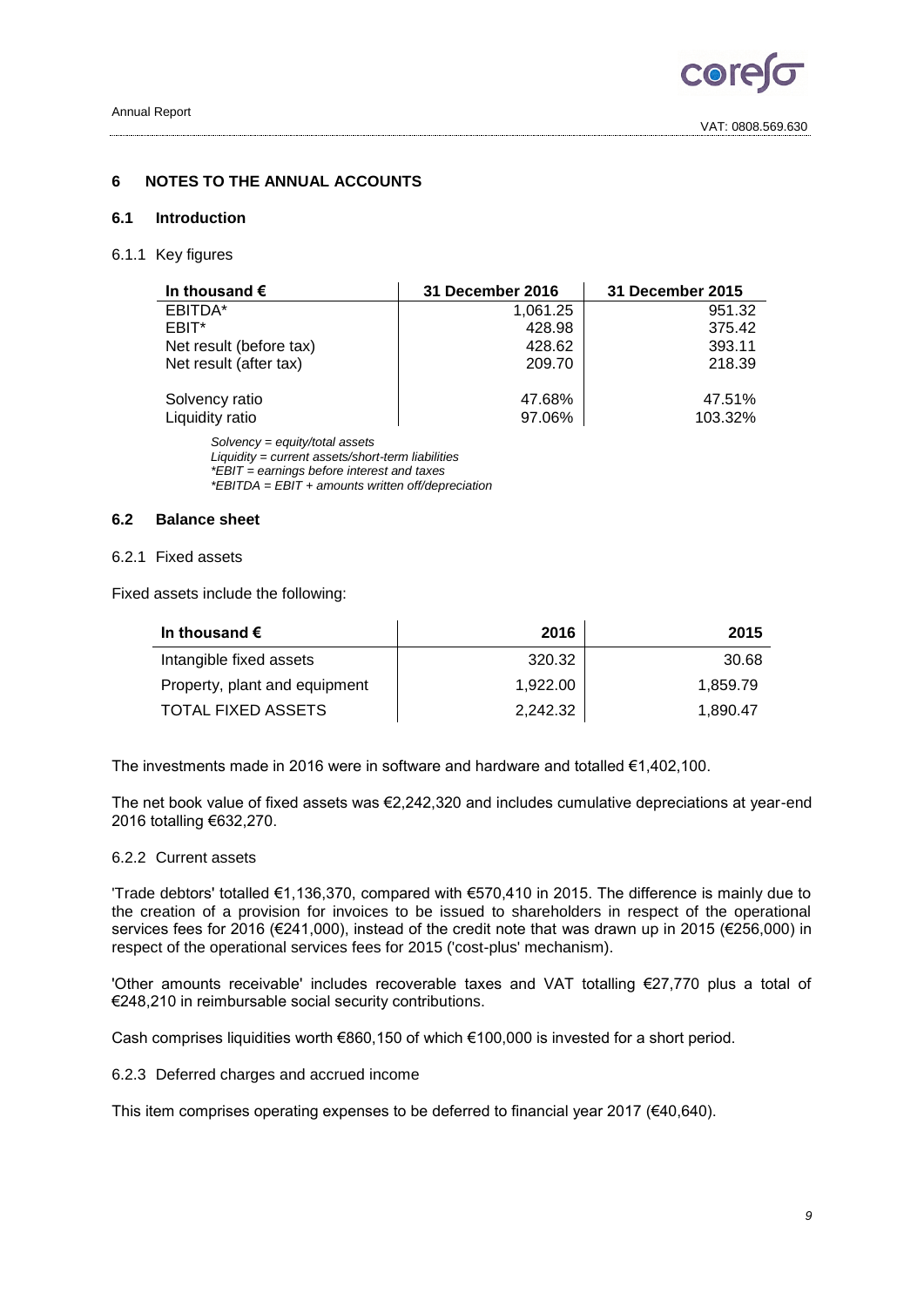

# 6.2.4 Equity

As at 31 December 2016, share capital totalled €1,000,000 represented by 15,210 shares and was fully paid up at the time Coreso was set up.

Following the positive result for the financial year 2016 (€209,700), a €10,480 appropriation to the legal reserve was booked. The remainder of the distributable profit (€199,210) has been carried forward.

Equity amounted to €2,172,190 after appropriation of the 2016 result.

#### 6.2.5 Debts

'Trade debts' at year-end 2016 totalled €1,515,220. They relate to invoices not yet due totalling €93,620 and invoices to be received totalling €1,421,600.

Social security liabilities cover a number of provisions such as holiday allowances, bonuses and personnel insurance. The total amount for this item is €687,710.

Tax debts totalled €35,640 and relate to corporate income tax payable on the result for 2016.

6.2.6 Accrued charges and deferred income

This item mainly comprises deferred income totalling €44,780.

#### <span id="page-9-0"></span>**6.3 Income statement**

### 6.3.1 Operating income

Operating income can be subdivided as follows:

| In thousand $\epsilon$ | 2016     | 2015     |
|------------------------|----------|----------|
| Service fees           | 8,915.95 | 7,059.11 |
| Other operating income | 324.71   | 1,333.75 |
| Total                  | 9,240.65 | 8,392.86 |

The service fees relate to security analysis services for the CWE grid and are based on the 'cost-plus' mechanism (operational service fees) and income relating to other services like flow-based market coupling and D-2 country merge.

'Other operating income' encompasses mainly recovery of withholding tax on personal income and grants.

## 6.3.2 Operating charges

Operating expenses totalled €4,393,880 for 2016 (compared with €3,949,140 in 2015) and relate to the costs of rent, consultants, IT maintenance, hospitality, and so on.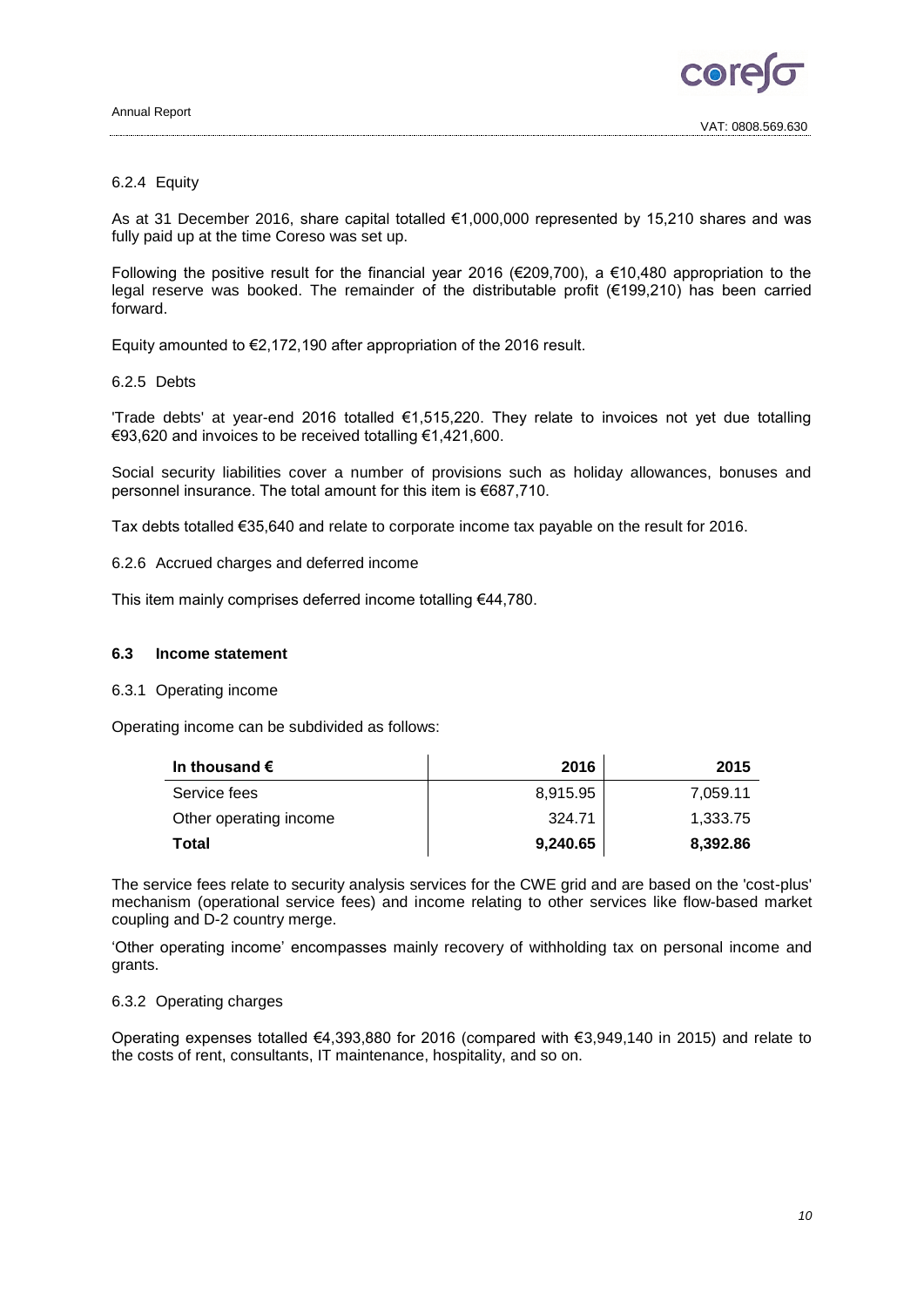#### Annual Report

# 6.3.3 Personnel expenses

Remuneration and social security costs are broken down as follows:

| In thousand $\epsilon$         | 2016     | 2015     |
|--------------------------------|----------|----------|
| Remuneration                   | 2,902.82 | 2,538.66 |
| Social security costs          | 870.93   | 886.48   |
| Other social security expenses | 11.77    | 10.12    |
| Total                          | 3,785.52 | 3,435.26 |

The rise from  $\epsilon$ 3,435,260 (2015) to  $\epsilon$ 3,785,520 (2016) is essentially due to the increase in full-time equivalents from 28.2 in 2015 to 33 in 2016.

# 6.3.4 Depreciation

Depreciation of property, plant and equipment totalled €632,270 and is calculated according to the valuation rules approved by the Board of Directors, as indicated in the annual accounts.

# 6.3.5 Financial income

Financial income amounted to €630, of which €130 was generated by cash investments made in 2016 and €500 by exchange gains.

# 6.3.6 Financial charges

Recurring financial charges amounted to €1,000, of which €420 was due to exchange losses and €570 to miscellaneous finance expenses.

#### 6.3.7 Taxes

In 2016, the profit before tax was €428,620. After applying notional interest and taking into account disallowed costs, Coreso's tax burden in 2016 was €218,920.

# 6.3.8 Net profit

For 2016, Coreso booked a net profit after tax of €209,700.

# <span id="page-10-0"></span>**6.4 Appropriation account**

At the Ordinary General Meeting to be held on 20 April 2017, the Board of Directors will propose the following appropriation:

| In thousand $\epsilon$                           | 2016     | 2015   |
|--------------------------------------------------|----------|--------|
| Profit for the financial year                    | 209.70   | 218.39 |
| Profit carried forward from the previous<br>vear | 914.36   | 706.89 |
| Appropriation to the legal reserve               | 10.48    | 10.92  |
| Distribution of the dividend                     | 0.00     | 0.00   |
| Result to be carried forward                     | 1,113.58 | 914.36 |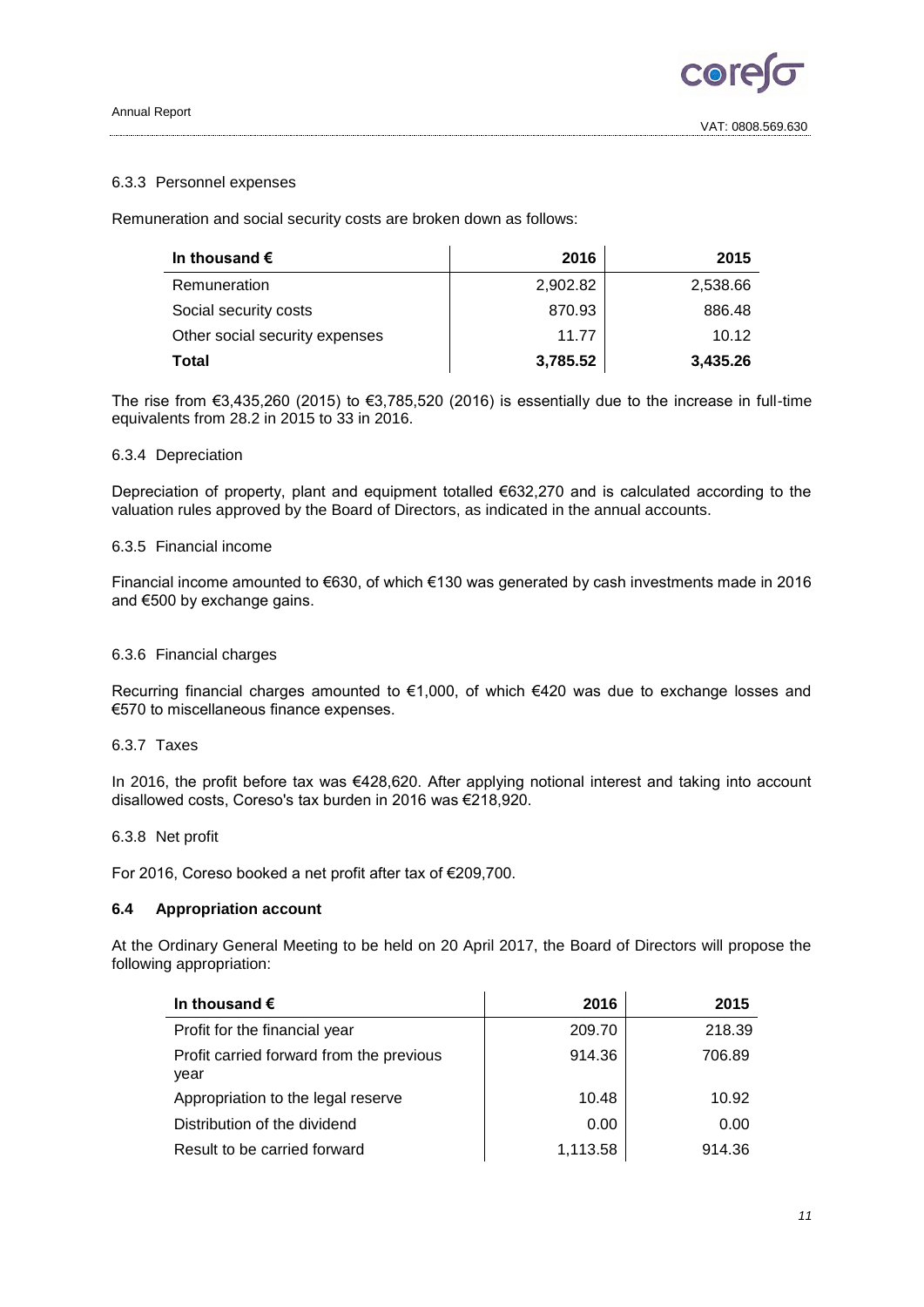

# <span id="page-11-0"></span>**6.5 Financial instruments**

Coreso does not use financial instruments to hedge possible future risks.

# <span id="page-11-1"></span>**7 DESCRIPTION OF THE RISKS AND UNCERTAINTIES FACING THE COMPANY**

# **7.1 Financial risks**

Coreso's funding needs are met by the contributions of its shareholders. To meet its needs, Coreso draws up a budget and reviews it in good time with its shareholders, which are also its main customers. In the event of unforeseen funding needs, Coreso can appeal to its shareholders for the release of extra cash at very short notice. Since its shareholders are also exposed to inherent financial risks, there is a residual financial risk for Coreso if any of its shareholders default. However, Coreso's residual risk remains very low when its shareholders are taken into account.

# **7.2 Data quality risks**

In its role as a coordinator of Transmission System Operators (TSOs), Coreso performs analyses of cross-border electricity flows, advises TSOs on congestion management, and contributes to Security of Supply (SoS) operations. To perform these tasks as effectively as possible, Coreso relies heavily on data from all the TSOs concerned and on this data being complete, validated according to the agreed acceptance criteria, consistent, accurate and delivered on time. Initiatives are underway within ENTSO-E to put in place a structural framework for the provision of harmonised qualitative data by TSOs. Coreso is actively involved in this.

# **7.3 ICT<sup>21</sup> risks**

Coreso is also highly dependent on the continuity of its ICT infrastructure to deliver its services in good time.

The management of the ICT infrastructure, including software applications and their hosting and data storage, are being outsourced to external suppliers and service providers. A single supplier acts as the first line of support for troubleshooting any ICT issues. All contracts with ICT providers include guarantees on long-term support and maintenance services for all critical ICT components.

The power supply of ICT infrastructure is also backed up by uninterruptible power supply systems in Brussels and Lomme (France).

In addition, following a comprehensive IT audit in 2013, a work plan for enhancing the company's IT maturity was implemented in 2014 and 2015. IT resources were also upgraded as part of the plan.

# **7.4 HR risks**

Coreso's strength lies in the quality of its staff, exposing the company to various risks, i.e. inadequate skill sets, the strain of work shifts inherent to Coreso's monitoring activities, and FTE turnover.

Coreso relies on the pool of experts provided by its shareholders to fill any sudden gaps in human resources and has drawn up plans for joint training with the engineers employed by its TSOs.

# **7.5 Risks related to regulatory changes among European TSOs regarding coordination**

The consolidation of international power exchanges following the liberalisation of the European electricity market, combined with the need to ensure overall security of supply in Europe, led to a need for increased cooperation and coordination among European TSOs.

<sup>-</sup>*<sup>21</sup> Information and Communication Technologies.*